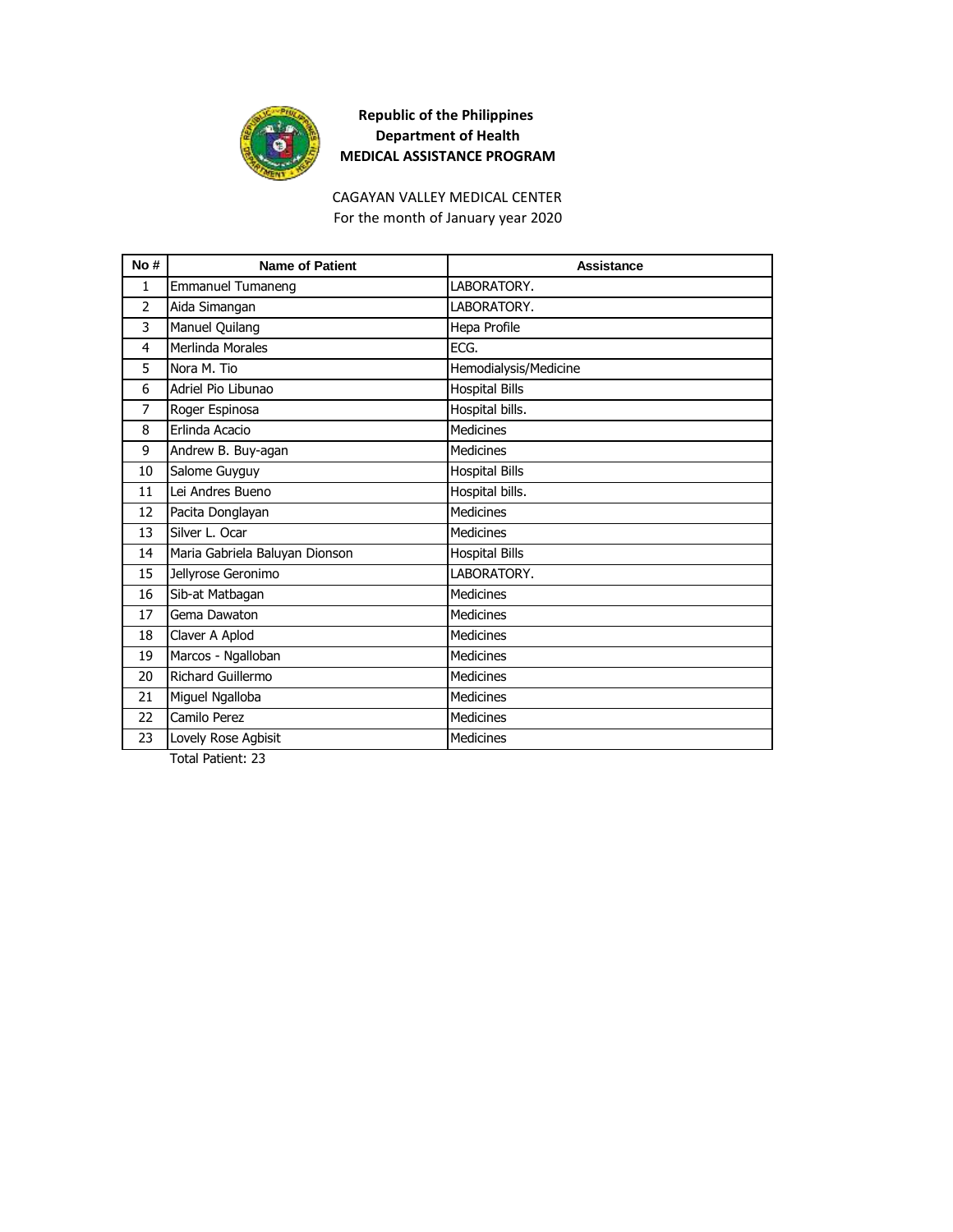

#### CAGAYAN VALLEY MEDICAL CENTER For the month of February year 2020

| <b>Name of Patient</b> | Assistance            |
|------------------------|-----------------------|
|                        | <b>Medicines</b>      |
| Armenencia Cabasag     | Medicines             |
| Noel Gulatera          | <b>Medicines</b>      |
| Jose D Macatdon        | <b>Medicines</b>      |
| Vieginia Mavanay       | <b>Medicines</b>      |
| Edlyn Metilla          | LABORATORY.           |
| <b>Emely Casay</b>     | Hepa Profile          |
| Dominga Mamayson       | Medicines             |
| Rosita Ferrer          | <b>Hospital Bills</b> |
| Francisco Tungplan     | CT-Scan               |
| Cristlyn Ferrer        | <b>Medicines</b>      |
| Victor Viloria         | <b>Medicines</b>      |
| Christina Taguilala    | CT Scan.              |
| Alex Veniegas          | <b>Medicines</b>      |
|                        | Mary Ann Daniel       |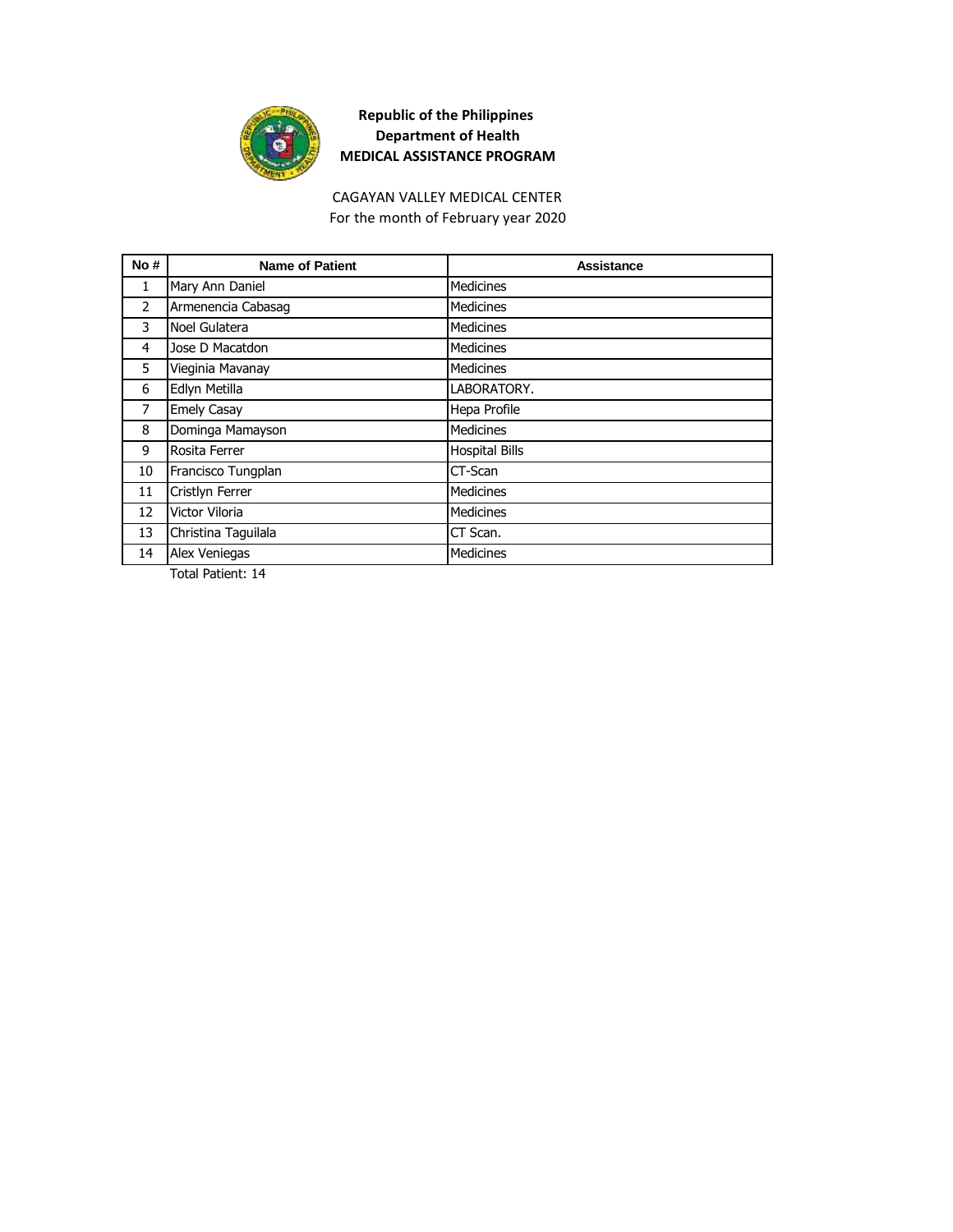

CAGAYAN VALLEY MEDICAL CENTER For the month of March year 2020

| No#            | <b>Name of Patient</b> | Assistance                                                      |
|----------------|------------------------|-----------------------------------------------------------------|
| $\mathbf{1}$   | Nenita R. Umbrero      | <b>Hospital Bills</b>                                           |
| $\overline{2}$ | Osminda P. Dela Cruz   | Dialysis / Medicine                                             |
| 3              | Marina C. Tumaliuan    | Hospital Bill / Laboratory / Procedures / Medicine.             |
| 4              | Norma Cudalina         | X-Ray                                                           |
| 5              | Elaiza Taguba          | LABORATORY.                                                     |
| 6              | Jose Barsatan          | Ultrasound                                                      |
|                |                        | <b>Medicines</b>                                                |
| $\overline{7}$ | Nenita R. Umbrero      | HOSPITAL BILLS/MEDICINES/DIAGNOSTIC<br>PROCEDURES/LABORATORIES. |
| 8              | Glory Ancheta Artiga   | <b>Medicines</b>                                                |
| 9              | Alee R. Mangalao       | Hospital Bill / Laboratory / Procedures / Medicine.             |
| 10             | Jamaica Quyijan        | LABORATORY.                                                     |
| 11             | Carlos Babaran         | <b>Medicines</b>                                                |
| 12             | Cecilia Daraway        | Laboratory and Medicines                                        |
| 13             | Nenita R. Umbrero      | Hospital bills.                                                 |
| 14             | Rolly Geron            | Laboratory Procedures                                           |
|                |                        | Ultrasound                                                      |
| 15             | Elizabeth Ancheta      | <b>Medicines</b>                                                |
| 16             | Tita Belle Felipe      | LABORATORY.                                                     |
| 17             | Chester Mendoza        | <b>Medicines</b>                                                |
| 18             | Mary Jane Bautista     | Laboratory Procedures                                           |
| 19             | Fe S. Almoradie        | Ultrasound                                                      |
| 20             | Praxedes De Leon       | ER Bill                                                         |
| 21             | Teresita Cariaga       | <b>Laboratory Procedures</b>                                    |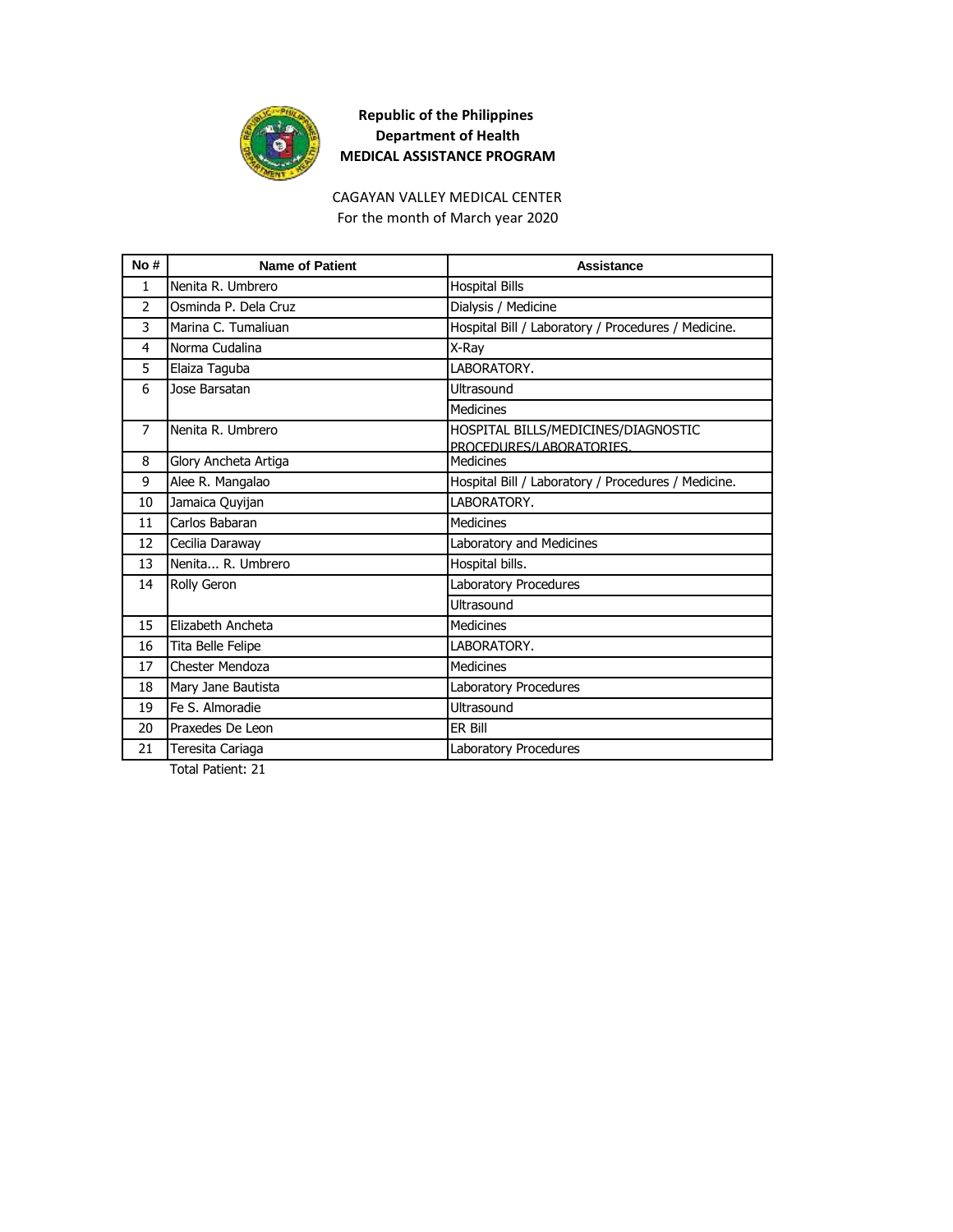

CAGAYAN VALLEY MEDICAL CENTER For the month of April year 2020

| No# | <b>Name of Patient</b> | <b>Assistance</b>                                 |
|-----|------------------------|---------------------------------------------------|
|     | 1 Edison Aresta        | Laboratory Procedures                             |
|     | 2 Norberto Urua Garan  | Medicines                                         |
|     | 3 Wilson Sabado        | Medicines                                         |
|     | 4 Roberto Dela Cruz    | LABORATORY.                                       |
|     | 5 Chribel Nicolas      | Laboratory Procedures                             |
|     | 6 Zayno Tuliao         | Hospital bills / Medicines.                       |
|     | 7 Maynard Casirayan    | Hospital Bill / Laboratory Procedures / Medicines |
|     | Total Patient: 7       |                                                   |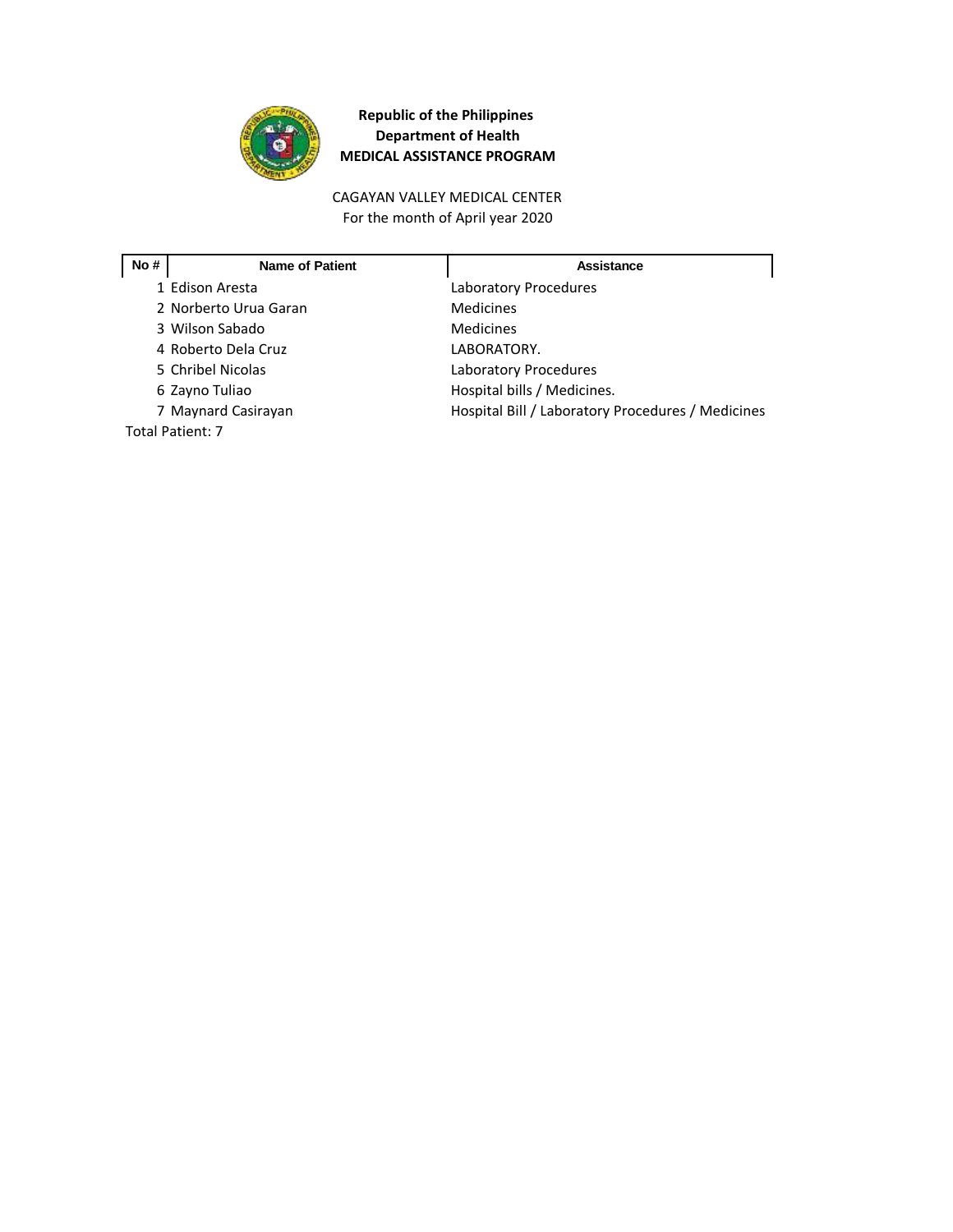

#### For the month of May year 2020 CAGAYAN VALLEY MEDICAL CENTER

| No# | <b>Name of Patient</b> | Assistance                                                   |
|-----|------------------------|--------------------------------------------------------------|
|     | Jose Badud             | LABORATORY.                                                  |
|     | Cymar Zantua           | LABORATORY.                                                  |
| 3   | Trisia Bados           | LABORATORY.                                                  |
| 4   | Virginia Amorin        | LABORATORY.                                                  |
|     | Nestor Cabanug         | Medicine.                                                    |
| 6   | Ean Caleb Ruiz         | OPERATION/HOSPITAL<br>BILLS/MEDICINES/LABORATORY PROCEDURES. |
|     | Levie Regalado         | LABORATORY.                                                  |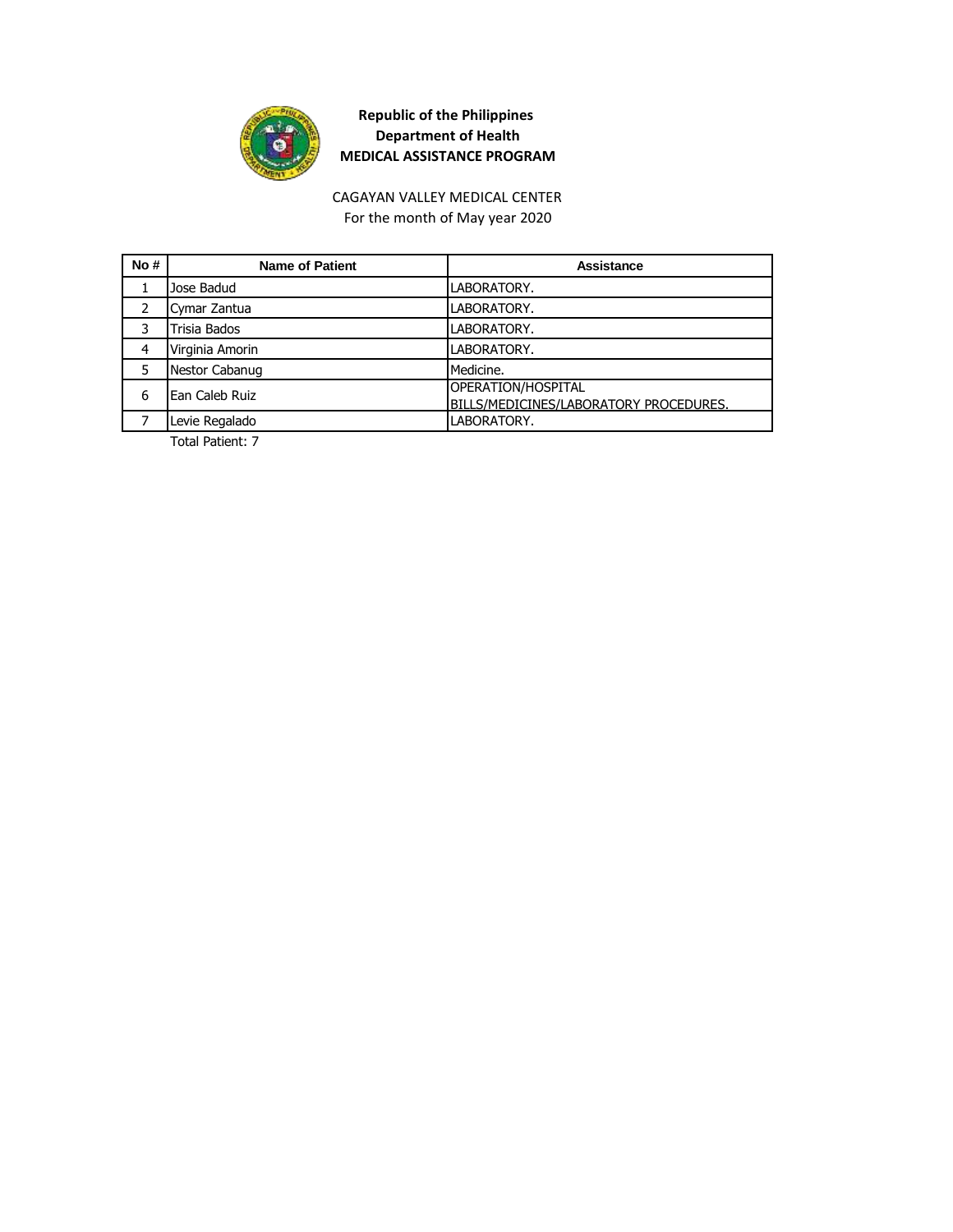

CAGAYAN VALLEY MEDICAL CENTER For the month of June year 2020

| No#            | <b>Name of Patient</b>  | Assistance                                          |
|----------------|-------------------------|-----------------------------------------------------|
| 1              | Zain Jether Ezwel Agoot | Laboratory and Medicines                            |
| $\overline{2}$ | Jerry Quirod            | <b>Medicines</b>                                    |
| 3              | Neil Aldren Viejo       | Hospital Bill / Laboratory / Procedures / Medicine. |
| 4              | Glaizel Gotho           | LABORATORY.                                         |
| 5              | Ramil Pedrito           | <b>Medicines</b>                                    |
| 6              | Danilo Babaran          | Professional Fee.                                   |
| 7              | Stenalyn Buenate        | Medicine.                                           |
| 8              | Mikail Telan            | Professional Fee.                                   |
| 9              | Morag Liman             | Medicine.                                           |
| 10             | Globert Mostiales       | LABORATORY.                                         |
| 11             | Maricel N. Ramilo       | Hospital Bill / Laboratory / Procedures / Medicine. |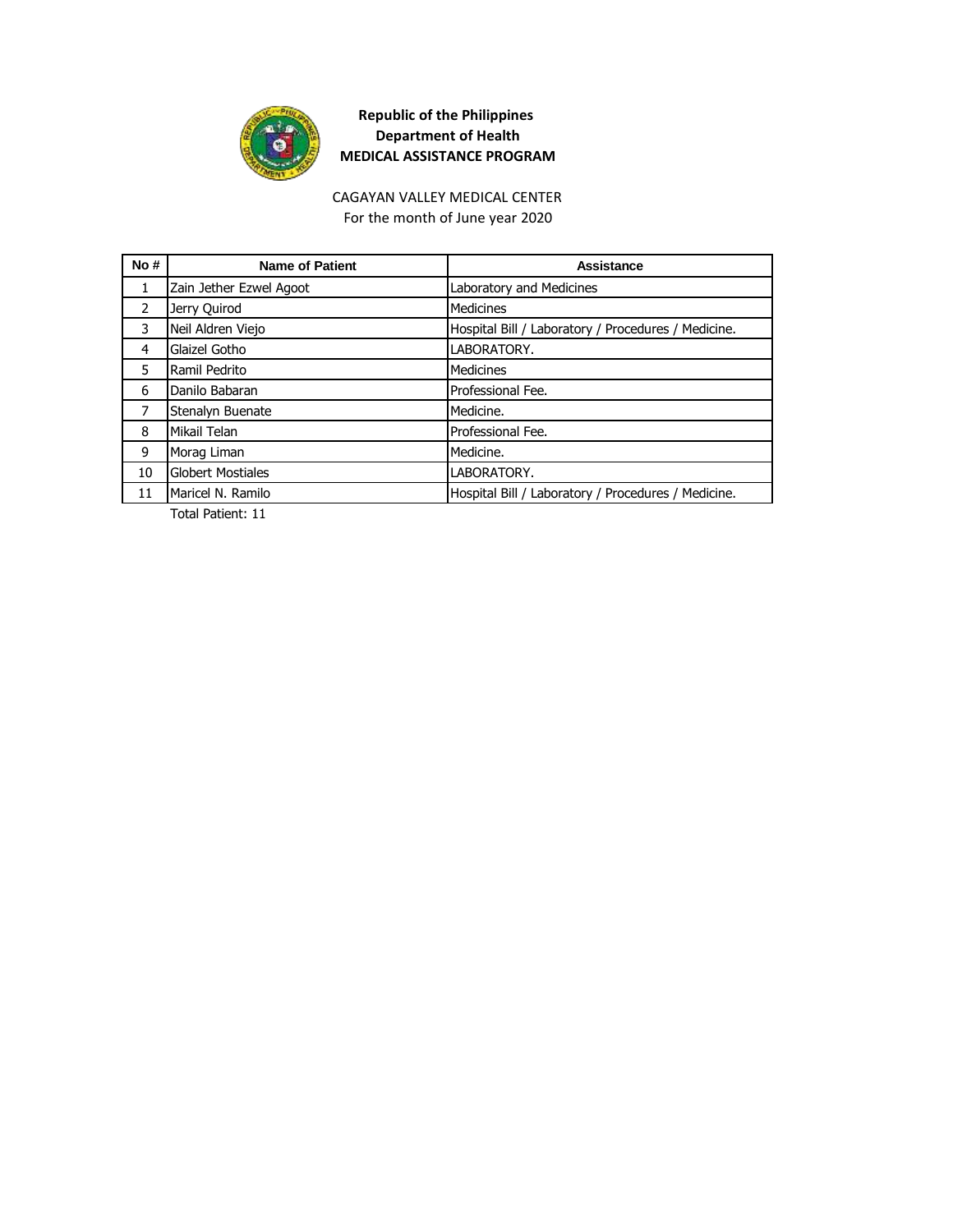

# CAGAYAN VALLEY MEDICAL CENTER

For the month of July year 2020

| No#            | <b>Name of Patient</b> | Assistance                                                                |
|----------------|------------------------|---------------------------------------------------------------------------|
| 1              | Jenerwin Martin        | Implant                                                                   |
| $\overline{2}$ | Zamira Paguirigan      | Laboratory and Medicines                                                  |
| 3              | Gabriel Batang         | <b>Hospital Bills</b>                                                     |
| 4              | Manuel Rumusud         | <b>Hospital Bills</b>                                                     |
| 5              | Rogelio Bago           | <b>Medicines</b>                                                          |
| 6              | Stallone A, Mangagom   | LABORATORY.                                                               |
| 7              | Ivan Timothy Atiwag    | LABORATORY.                                                               |
| 8              | <b>Girlie Tawil</b>    | LABORATORY.                                                               |
| 9              | Karen Grace Tabban     | Professional Fee.                                                         |
| 10             | Ninito Bartolome       | Professional Fee.                                                         |
| 11             | Befalina Caramto       | <b>Hospital Bills</b>                                                     |
| 12             | Lydia Alejo            | LABORATORY.                                                               |
| 13             | Emilia Daracan         | LABORATORY.                                                               |
| 14             | Lailanie Pattung       | LABORATORY.                                                               |
| 15             | Ginwel Madayag         | LABORATORY.                                                               |
| 16             | Emil Corpuz            | LABORATORY.                                                               |
| 17             | Seiky Medrano          | <b>Medicines</b>                                                          |
| 18             | Eugene C. Siway        | <b>Medicines</b>                                                          |
| 19             | Francisca Futad        | Medicine and Laboratory.                                                  |
| 20             | Vincent Bosi Balubal   | 3. Chemotherapy / Hospital Bill / Laboratory /<br>Procedures / Medicines. |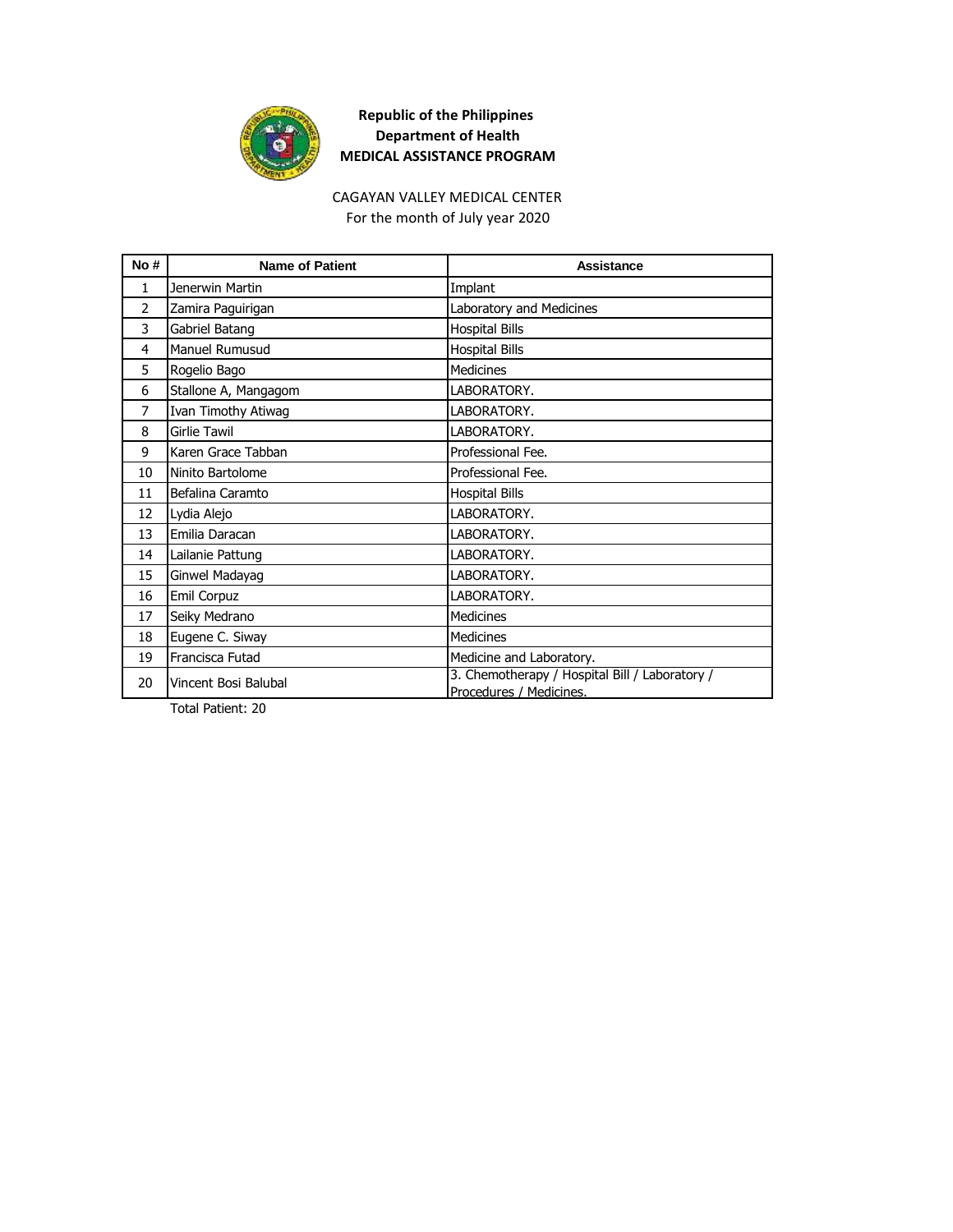

CAGAYAN VALLEY MEDICAL CENTER For the month of August year 2020

| No#            | <b>Name of Patient</b>       | <b>Assistance</b>                                                       |
|----------------|------------------------------|-------------------------------------------------------------------------|
| 1              | Abel Apostol                 | Laboratory/Procedures/Medicines.                                        |
| $\overline{2}$ | Leonardo Onate               | Medicines                                                               |
| 3              | Noel Rubianes Sr             | Dialysis, Dialyzer, PD Solution, Procedures, Medicines<br>& Laboratory. |
| 4              | <b>Edward Palero</b>         | <b>Medicines</b>                                                        |
| 5              | William C. Asunsion          | Dialysis, Dialyzer, PD Solution, Procedures, Medicines                  |
| 6              | Ean Caleb Ruiz               | & Laboratory.<br>Hospital Bill / Laboratory / Procedures / Medicine.    |
| $\overline{7}$ | Franco Gannaban              | Hospital Bill / Laboratory / Procedures / Medicine.                     |
| 8              | Erlyn Furigay                | <b>Hospital Bills</b>                                                   |
| 9              | Ferdinand Bitanga Manglanlan | Medicines                                                               |
| 10             | Armando Danao                | Professional Fee.                                                       |
| 11             | Marciano Villion             |                                                                         |
| 12             | Juliet Guerrero              | <b>Hospital Bills</b><br>Professional Fee.                              |
|                |                              |                                                                         |
| 13             | Eligio Barcelon              | Professional Fee.                                                       |
| 14             | George Macabadbad            | <b>Hospital Bills</b>                                                   |
| 15             | Virgilio Balot               | LABORATORY.                                                             |
| 16             | Virgilio Balot               | LABORATORY.                                                             |
| 17             | Freddie Agtarap              | Medicine.                                                               |
| 18             | Carolina Idello              | LABORATORY.                                                             |
| 19             | Pricilla Bello               | <b>Medicines</b>                                                        |
| 20             | Lorna Calayan                | <b>Medicines</b>                                                        |
| 21             | Jerald Miguel                | LABORATORY AND MEDICINE.                                                |
| 22             | Ryan Delos Santos            | <b>Hospital Bills</b>                                                   |
| 23             | Gregorio Quinagoran          | LABORATORY.                                                             |
| 24             | Rely Maguddayao              | LABORATORY.                                                             |
| 25             | Miguel Gerald                | <b>Medicines</b>                                                        |
| 26             | Reynaldo Viloria             | LABORATORY.                                                             |
| 27             | Priscilla Garcilla           | <b>Hospital Bills</b>                                                   |
| 28             | Emilia Beran                 | <b>Medicines</b>                                                        |
| 29             | Evangeline Tagulao           | LABORATORY.                                                             |
| 30             | Robert Lanuza                | Laboratory/Procedures/Medicines.                                        |
| 31             | Charlita Bagain              | <b>Hospital Bills</b>                                                   |
| 32             | <b>Estrella Cabingas</b>     | LABORATORY.                                                             |
| 33             | Vivian Velez                 | LABORATORY.                                                             |
| 34             | Marlou Pullido               | LABORATORY.                                                             |
| 35             | Marlo Domingo                | Medicines                                                               |
| 36             | Carlito Banuran              | Medicines                                                               |
| 37             | Magdalena Pineda             | LABORATORY.                                                             |
| 38             | Cynthia Donato               | Medicines/Dialysis/Laboratory<br>Procedures/PROCEDURES.                 |
| 39             | Jenelyn Divina               | LABORATORY.                                                             |
| 40             | <b>William Asuncion</b>      | Medicines                                                               |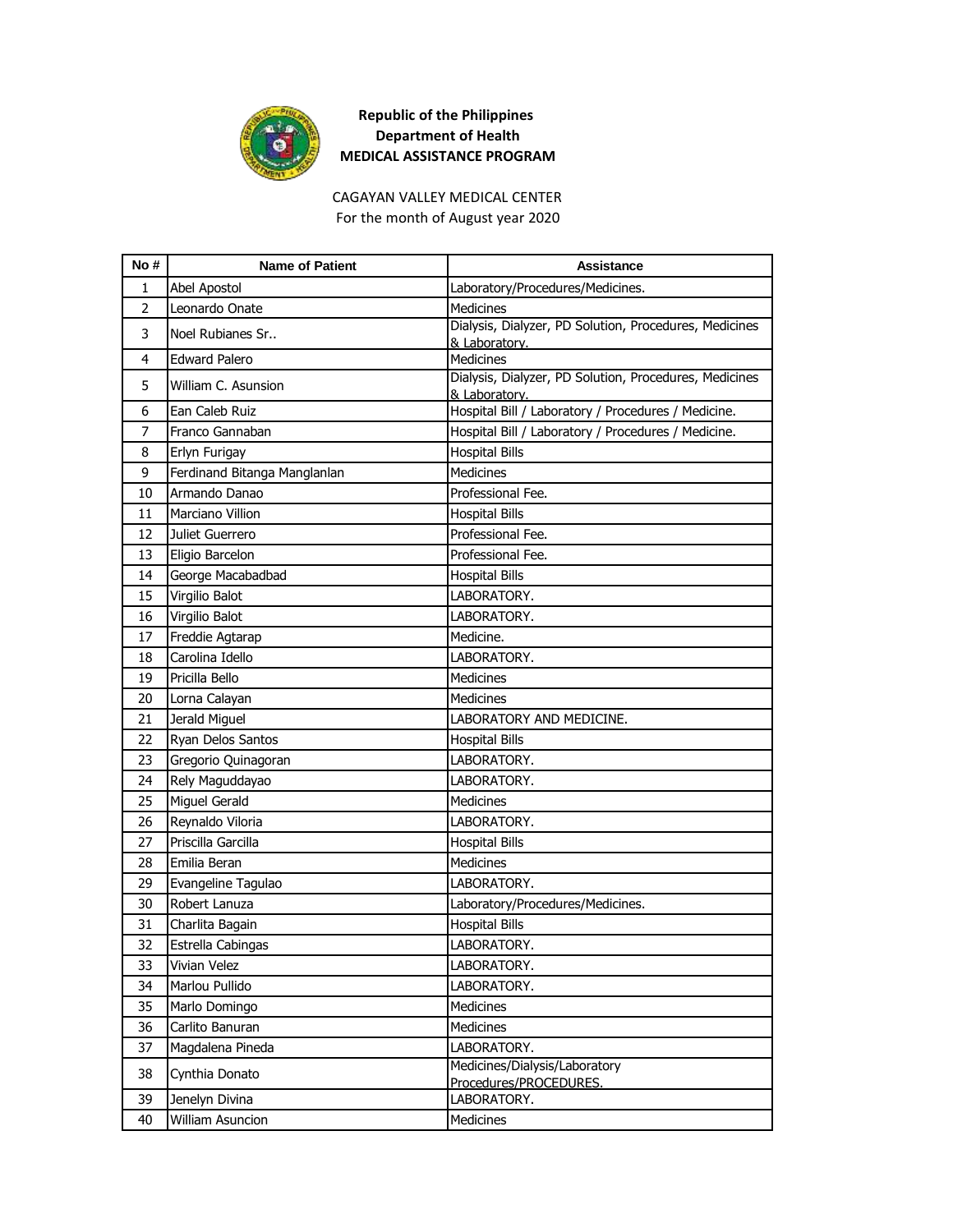| 41 | <b>I</b> Shailanie Dela Cruz    | Medicines                                                        |
|----|---------------------------------|------------------------------------------------------------------|
| 42 | <b>I</b> Gerwin Tabieros Garcia | LABORATORY.                                                      |
| 43 | Angelita Cabaddu Bambalan       | Implant / Hospital Bill / Laboratory / Procedure /<br>Medicines. |
| 44 | Bryan Guiang                    | <b>Hospital Bills</b>                                            |
|    | Total Patient: 44               |                                                                  |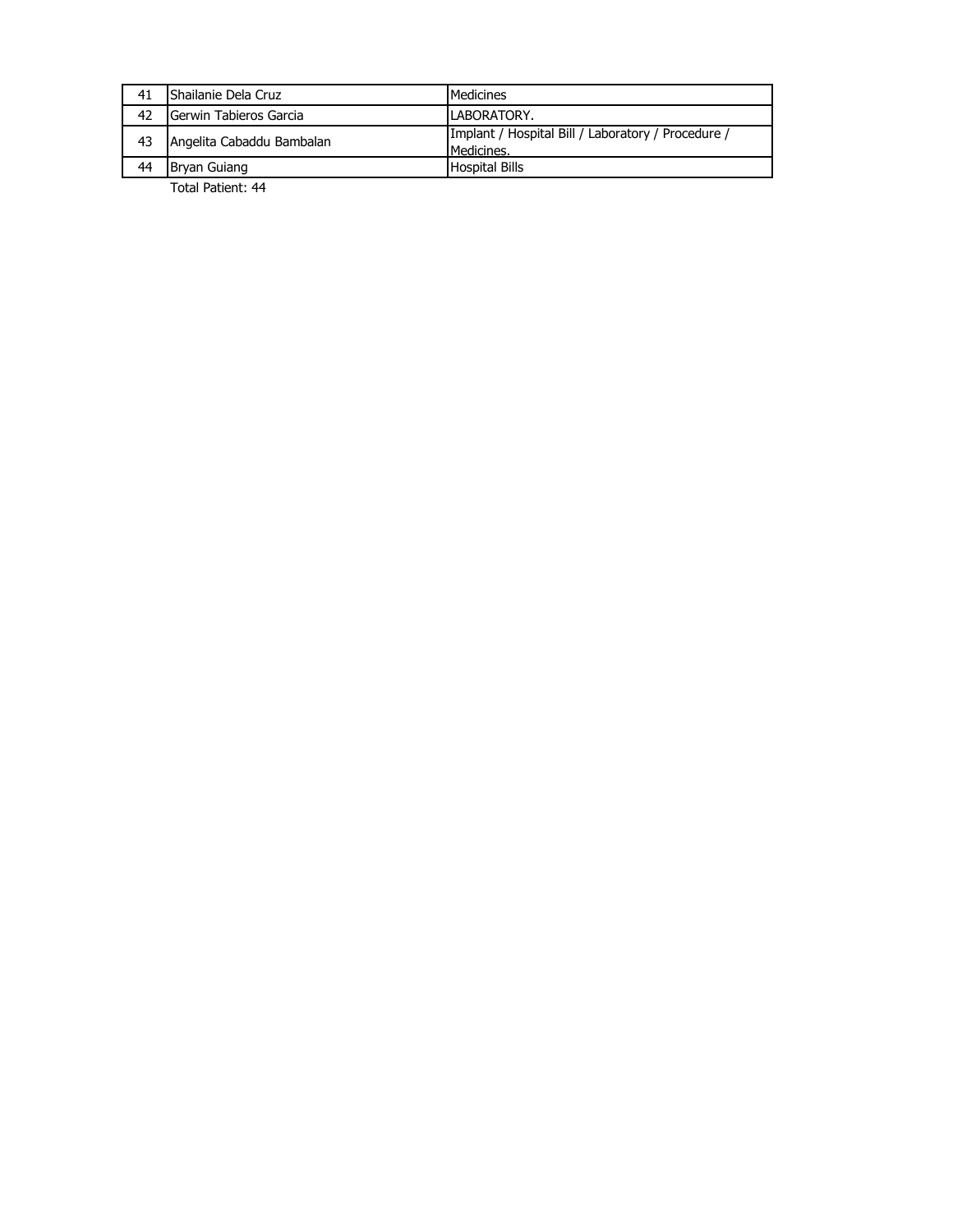

#### CAGAYAN VALLEY MEDICAL CENTER For the month of September year 2020

| No #           | <b>Name of Patient</b>  | <b>Assistance</b>                                     |
|----------------|-------------------------|-------------------------------------------------------|
| 1              | Remigio Valera          | LABORATORY.                                           |
| $\overline{2}$ | Vincent Bosi Balubal    | chemotherapy/hospitalbill/laboratoryprocedure/medicin |
| 3              | Magno De Mata           | <b>Hospital Bills</b>                                 |
| 4              | Bonifacio Cagurangan    | LABORATORY AND MEDICINE.                              |
| 5              | Enriqueta Mallo         | <b>Hospital Bills</b>                                 |
| 6              | Jhon Mark Valeroso      | LABORATORY.                                           |
| 7              | Reycadio Tumanguil      | LABORATORY.                                           |
| 8              | Miguel Eustaquio        | LABORATORY.                                           |
| 9              | Abigain Antonio         | LABORATORY.                                           |
| 10             | Annabelle Lumiwan       | LABORATORY.                                           |
| 11             | Ben Repallar            | LABORATORY.                                           |
| 12             | Joana Arellano          | <b>Hospital Bills</b>                                 |
| 13             | Lina Quinto             | LABORATORY.                                           |
| 14             | Efren Dayag             | LABORATORY.                                           |
| 15             | Naval Minerva           | LABORATORY.                                           |
| 16             | Sheila Joyce Simon      | LABORATORY.                                           |
| 17             | Isaac Rigor             | Medicines                                             |
| 18             | Elma Yadao              | LABORATORY.                                           |
| 19             | Pedro Suyu              | LABORATORY.                                           |
| 20             | <b>Edgar Calading</b>   | <b>Hospital Bills</b>                                 |
| 21             | Hanzel Abuyuan          | <b>Medicines</b>                                      |
| 22             | Elvira Cusipag          | Medicines                                             |
| 23             | Romel Ledesma           | LABORATORY.                                           |
| 24             | Reymalin Rances         | <b>Hospital Bills</b>                                 |
| 25             | Alma Aurelio            | <b>Hospital Bills</b>                                 |
| 26             | Jhuduel Puyaoan         | <b>Hospital Bills</b>                                 |
| 27             | Jerry Felix             | LABORATORY.                                           |
| 28             | Reyna Maddela           | LABORATORY.                                           |
| 29             | Marivic Parallag        | LABORATORY.                                           |
| 30             | Angeline Camayo         | <b>Hospital Bills</b>                                 |
| 31             | Mario Tumaliuan         | <b>Hospital Bills</b>                                 |
| 32             | Tyron John Luis Mallari | LABORATORY.                                           |
| 33             | Cresencia Corpuz        | <b>Hospital Bills</b>                                 |
| 34             | Christine Concepcion    | LABORATORY.                                           |
| 35             | Salvador Michael        | <b>Hospital Bills</b>                                 |
| 36             | Aldrin Gumabay          | LABORATORY.                                           |
| 37             | Andres Bueno            | LABORATORY.                                           |
| 38             | Genevie Uy              | Laboratory Procedures                                 |
| 39             | Eleuterio Garcia        | Laboratory Procedures                                 |
| 40             | Pilar Saldivar          | Hospital Bill / Laboratory Procedures                 |